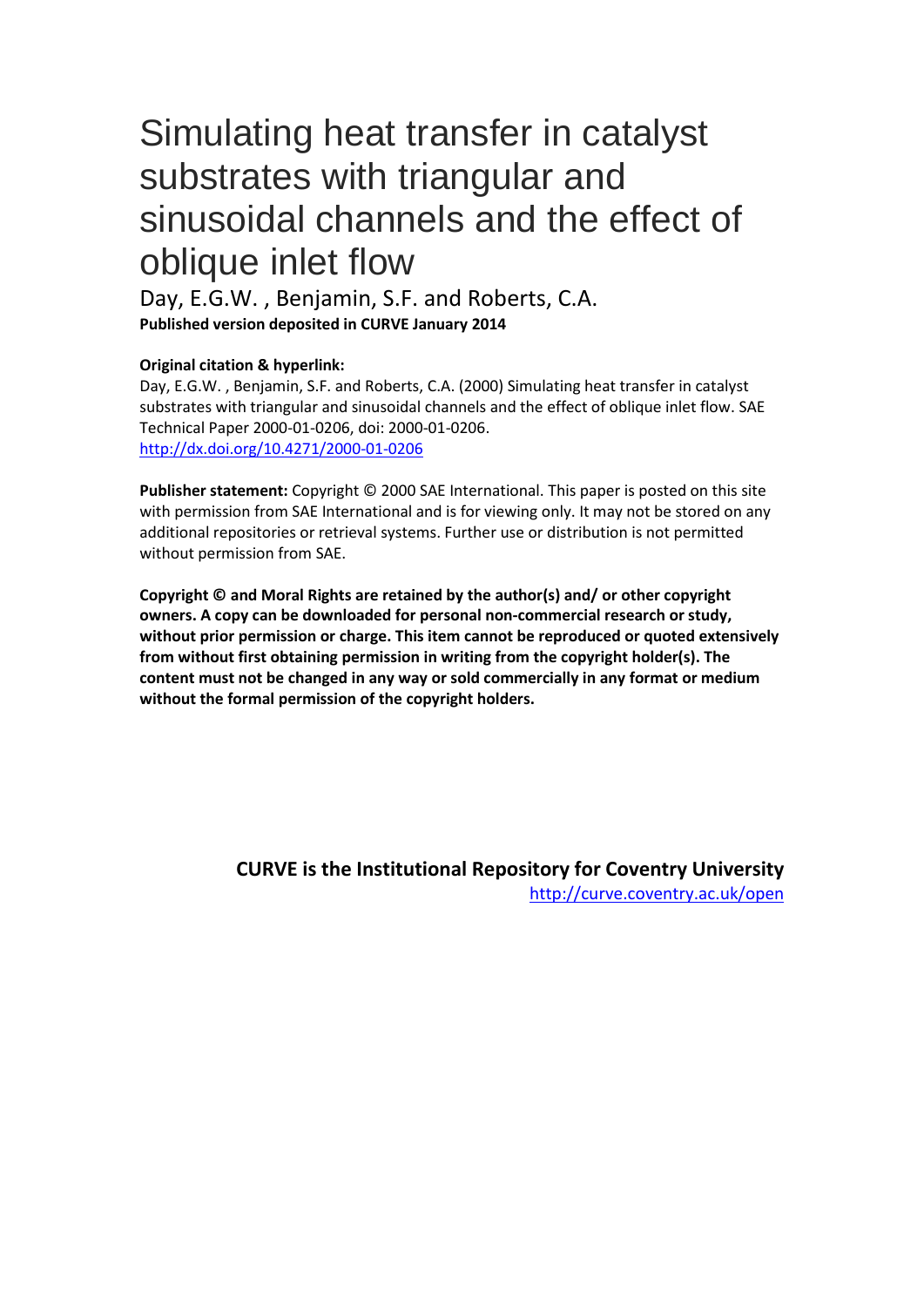



# **Simulating Heat Transfer in Catalyst Substrates with Triangular and Sinusoidal Channels and the Effect of Oblique Inlet Flow**

**E. G. W. Day, S. F. Benjamin and C. A. Roberts** Centre for Automotive Engineering Research and Technology, Coventry University

**Reprinted From: Exhaust Aftertreatment Modeling and Gasoline Direct Injection Aftertreatment (SP–1533)**

The Engineering Society<br>
For Advancing Mobility<br>
Land Sea Air and Space TERNATIONAL

**SAE 2000 World Congress Detroit, Michigan March 6-9, 2000**

**400 Commonwealth Drive, Warrendale, PA 15096-0001 U.S.A. Tel: (724) 776-4841 Fax: (724) 776-5760**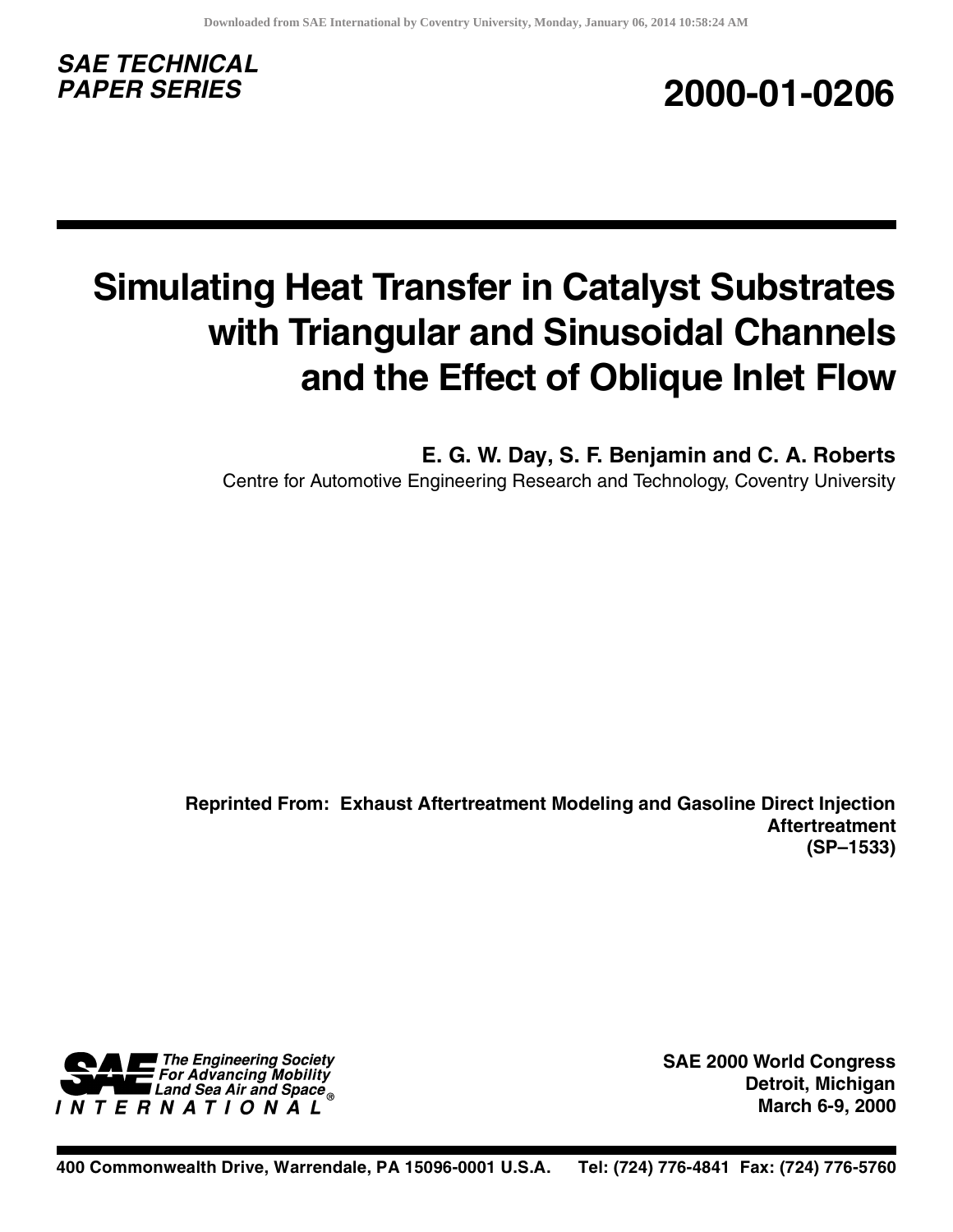The appearance of this ISSN code at the bottom of this page indicates SAE's consent that copies of the paper may be made for personal or internal use of specific clients. This consent is given on the condition, however, that the copier pay a \$7.00 per article copy fee through the Copyright Clearance Center, Inc. Operations Center, 222 Rosewood Drive, Danvers, MA 01923 for copying beyond that permitted by Sections 107 or 108 of the U.S. Copyright Law. This consent does not extend to other kinds of copying such as copying for general distribution, for advertising or promotional purposes, for creating new collective works, or for resale.

SAE routinely stocks printed papers for a period of three years following date of publication. Direct your orders to SAE Customer Sales and Satisfaction Department.

Quantity reprint rates can be obtained from the Customer Sales and Satisfaction Department.

To request permission to reprint a technical paper or permission to use copyrighted SAE publications in other works, contact the SAE Publications Group.



No part of this publication may be reproduced in any form, in an electronic retrieval system or otherwise, without the prior written permission of the publisher.

#### **ISSN 0148-7191 Copyright 2000 Society of Automotive Engineers, Inc.**

Positions and opinions advanced in this paper are those of the author(s) and not necessarily those of SAE. The author is solely responsible for the content of the paper. A process is available by which discussions will be printed with the paper if it is published in SAE Transactions. For permission to publish this paper in full or in part, contact the SAE Publications Group.

Persons wishing to submit papers to be considered for presentation or publication through SAE should send the manuscript or a 300 word abstract of a proposed manuscript to: Secretary, Engineering Meetings Board, SAE.

#### **Printed in USA**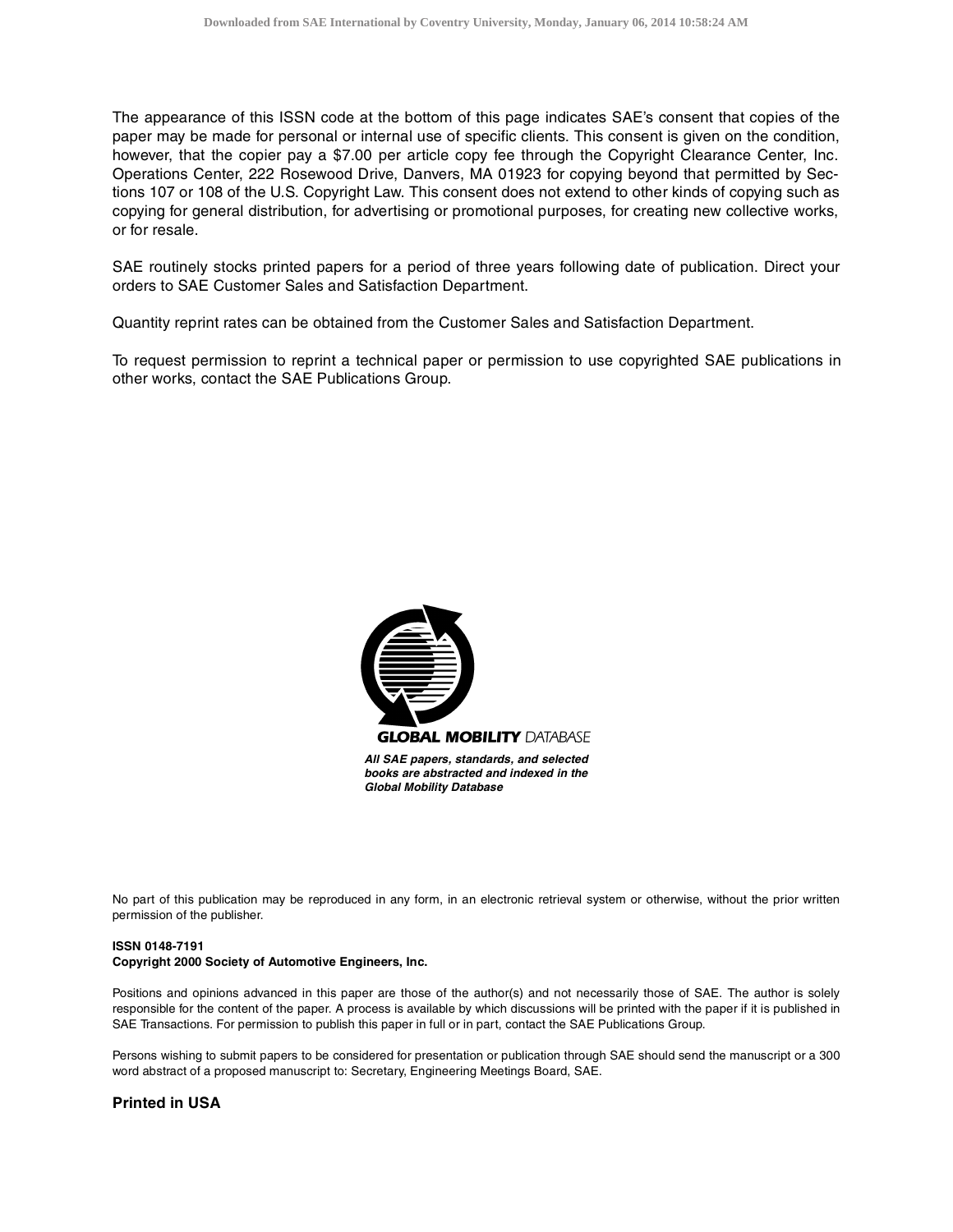### **2000-01-0206**

## **Simulating Heat Transfer in Catalyst Substrates with Triangular and Sinusoidal Channels and the Effect of Oblique Inlet Flow**

#### **E. G. W. Day, S. F. Benjamin and C. A. Roberts**

Centre for Automotive Engineering Research and Technology, Coventry University

Copyright © 2000 Society of Automotive Engineers, Inc.

#### **ABSTRACT**

Heat transfer in automotive exhaust catalyst systems with metallic substrates is modeled using a commercial Computational Fluid Dynamics (CFD) code. The substrate channels are modeled by approximating their geometry as both triangular and sinusoidal. The effect of the packing arrangement of adjacent channels is investigated. The effect of the angle of the flow entering ceramic substrate monoliths on the localised heat transfer is also studied and the related implications for catalyst aging and light off deduced.

#### **INTRODUCTION**

Catalysts were introduced into automotive exhausts in the early 1970s. Their aim was to reduce emissions to the levels required to meet legislation requirements. Since that time much research has attempted to both identify and quantify the factors that affect both catalyst and engine performance. Modeling of catalyst behavior has become increasingly important. A computational model is highly desirable because it avoids the high costs of testing and design.

In recent years both experimental and predictive work has been carried out in automotive catalyst research at Coventry University (1-3). One approach has been to treat the catalyst as an equivalent continuum so that the fluid dynamics, heat and mass transfer and chemical kinetics associated with the catalyst can be considered as an integrated system. The heat and mass transfer and friction loss are prescribed by assigning appropriate transfer coefficients and pressure loss expressions in accordance with substrate geometry. These transfer coefficients can also be found as a function of axial distance down the monolith channels by a detailed single channel study for a particular geometry. In this way Nusselt number, for example, can be obtained for a particular geometry so that the equivalent continuum model can be made applicable to various channel shapes (4).

With the emergence of CFD and appropriate hardware as readily available tools, an increasing number of mathematical or computational models have been developed for predicting the flow and heat transfer in catalyst systems. The benefits of using such systems include reduced cost and the ability to make rapid modifications to a design.

Both metallic and ceramic monoliths are currently in use as catalyst substrates. Metallic substrates may have a number of advantages over ceramic substrates (5, 6). The thinner walls of metallic substrate channels provide a structure with lower flow resistance but higher surface area to volume ratio. Metallic substrates are less brittle than ceramic and are less likely to crack as a result of thermal stress. Ceramic substrates consist of square cross section channels arranged in a regular pattern. Metallic substrates consist of approximately sinusoidal cross section channels. The corrugated substrate is coil wound into the outer casing of the catalyst system. This leads to an irregular arrangement of adjacent channels.

Shah (7) published flow and heat transfer predictions for isosceles, rounded corner equilateral, sine, rhombic and trapezoidal ducts. These predictions were calculated using a least squares matching technique for fully developed laminar flow and forced convection heat transfer under constant axial heat flux and arbitrary peripheral thermal boundary conditions. Day (8) also looked at the effect of channel shape on substrate performance.

Sherony and Solbrig (9) and Ciofalo et al. (10) both modeled sinusoidal ducts. Their studies were for heat exchangers and so the models were generally concerned with turbulent flow. Their results are applicable to laminar flow where Re is less than 3000. Steady state heat transfer in metallic monoliths consisting of sinusoidal cells has also been studied by Cybulski and Moulijn (11). They considered the sinusoidal cells to be approximated by triangular cells. They assumed negligible pressure loss in each channel and did not allow for hydrodynamic and thermal development at the channel entrance. Nevertheless they obtained reasonable agreement with experimental data.

A theoretical and experimental investigation has already been performed on the heat transfer in a single ceramic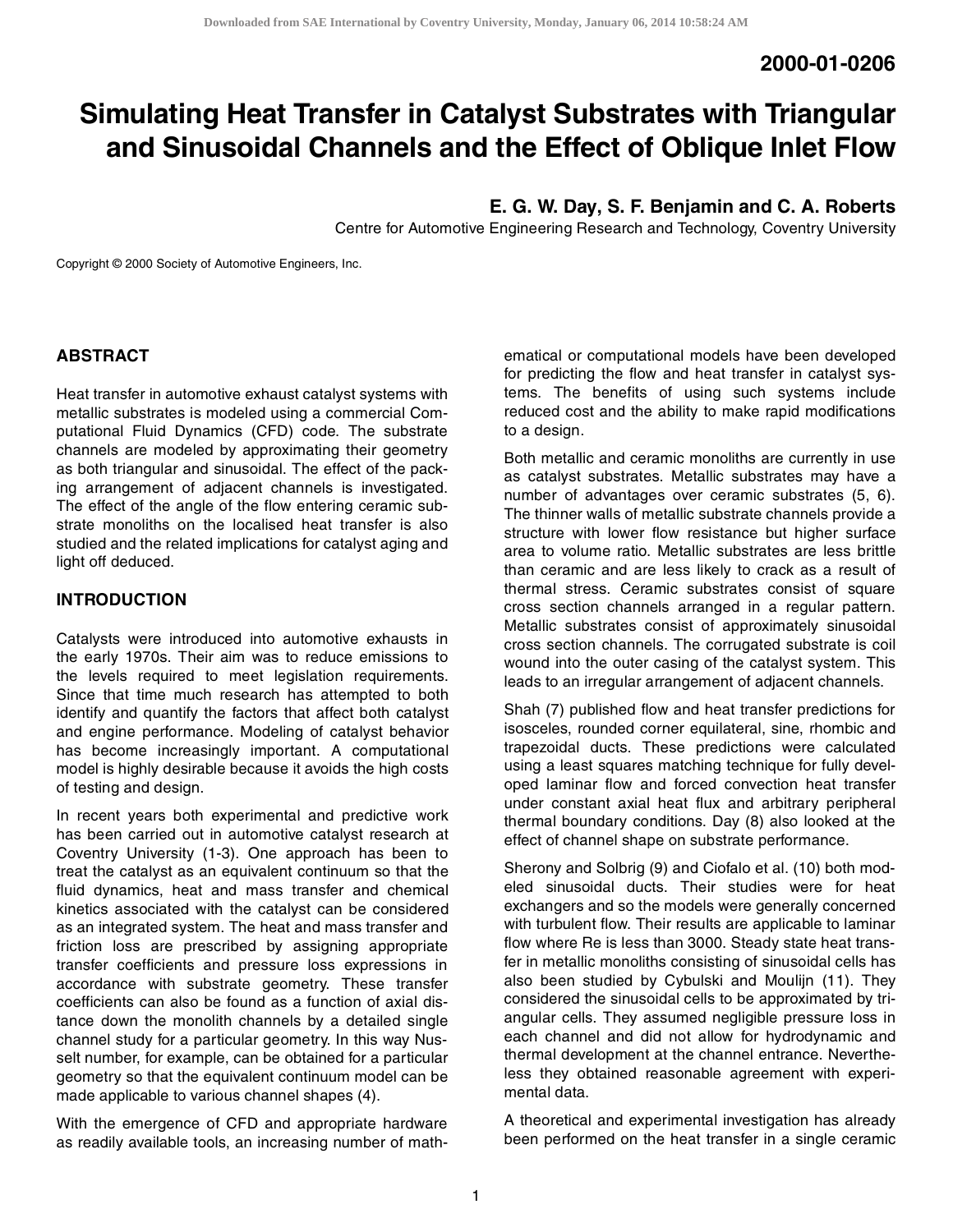substrate channel model under steady flow and on an isolated single metallic channel (present, 4). Relationships between Nusselt number and axial location were proposed which can be used along with the friction factors to describe the heat transfer and monolith resistance in a full catalyst model. These relationships have been found to be largely independent of the major parameters that affect heat transfer for each geometry. The next stage is to give geometric versatility to the full catalyst model by conducting a similar study of metallic substrates. The effect of the orientation and geometric approximation of metallic substrate channels on the heat transfer from the hot exhaust gases to the substrate is investigated in this paper.

The gas entering the substrate channels is assumed to be flowing in an axial direction in the previous models. In practice the flow can enter the channel at angles almost up to 90 degrees to the normal. Whilst this has been shown to significantly affect the prediction of flow distribution (12) the effect on heat transfer is not known. A model of a ceramic substrate channel is used in this paper to investigate what effect the angle of incidence of the flow has on catalyst warm-up.

### **METALLIC STUDIES**

Metallic substrates have a geometry that is close to sinusoidal. It may however be possible to model them as triangular for simplicity. In order to investigate how the geometric approximation affects the predictions of heat transfer in metallic substrate monoliths, both should be used to create two models. The metallic substrate in each case is modeled by means of a representative repeating cell as shown below (figure 1). The arrangement of repetitive cells in the horizontal direction as shown is then regular, whereas in the vertical direction it is irregular. This means that the left and right faces of the cell can be set as symmetry planes, but some other boundary conditions will need to be assigned to the top and bottom faces.



Figure 1. Arrangement of channels in a metallic substrate

The two extreme situations that can occur between two adjacent layers of channels are that the higher layer is in phase with the lower layer or is a mirror image of it. These are demonstrated in figure 2 a) and b) below.



Figure 2. Two arrangements of adjacent layers

MATHEMATICAL REPRESENTATION – The packing arrangement of channels in a metallic monolith, unlike those in a ceramic monolith, varies throughout the cross section due to the manner in which the substrate is wound. In order to assess the effect that the packing has on localised heat transfer, a computational model was created that could predict the heat transfer for different arrangements.



Figure 3. Triangular representative cell model mesh

The CFD code used for the creation of the models was STAR-CD. In conjugate heat transfer, the energy equations for the solid and the fluid are solved simultaneously, with continuity of heat flux held at the solid/fluid interfaces. By assigning different combinations of symmetry planes and cyclic boundaries to the four sides of the repetitive cell used to model the substrate, it is possible to model the two extremes in packing arrangements. Figure 2 a) shows the arrangement modeled by assigning cyclic boundaries to the top and bottom faces, and symmetry planes to the left and right faces. Figure 2 b) shows the arrangement modeled by assigning symmetry planes to all four faces of the representative cell. Figures 3 and 4 show the model mesh of the representative cell using triangular and sinusoidal channels respectively.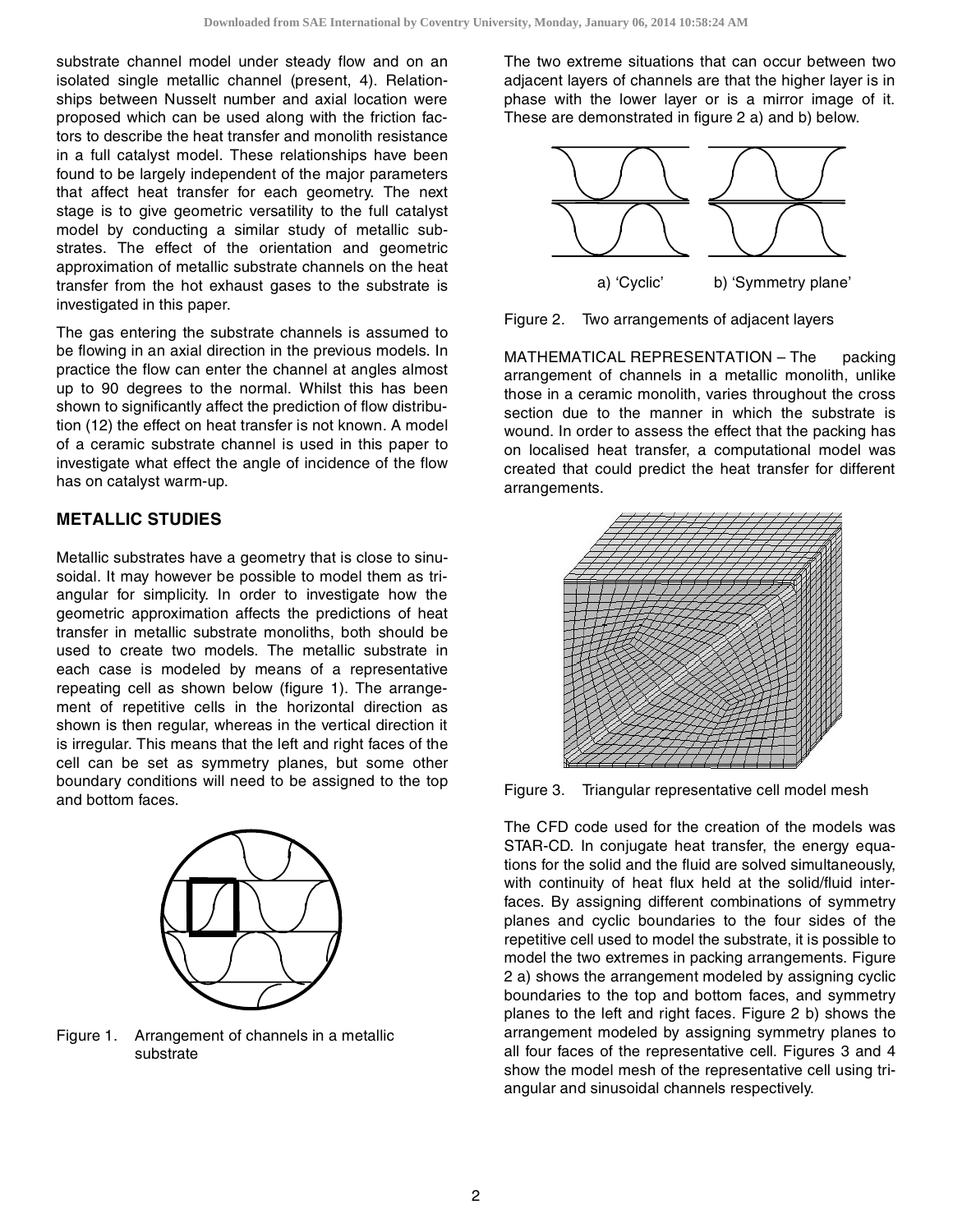

Figure 4. Sinusoidal representative cell model mesh

The other boundaries defined in the models are an inlet plane and an outlet plane. The inlet velocity profile was set to uniform and the magnitude was specified by a constant mass flow rate. For this reason, a portion of fluid upstream of the channel was included in the model. This also allows any effects at the entrance to the monolith to be included in the solution.

The temperature ramp at the inlet was set by empirical equations to match it to the temperature ramp produced by the hot air flow rig on which the experimental investigations (not reported here) are carried out. For this reason the gas properties were set to those of air. Similarly the mass flow rate was set to 6.5 g/s for a 48 mm diameter inlet pipe and the channel dimensions had a characteristic length of about 1 mm.

The assumption made in this single channel approach is that it is possible to neglect radial trends in the full catalyst monolith. The model is therefore a localised multiple channel approximation, where the slight changes of properties between adjacent channels are not taken into account.

One of the user defined programming files in STAR-CD allows for the incorporation of a FORTRAN program which was written to calculate the bulk temperature, wall temperature, heat flux and heat transfer coefficient at any pre-defined number of positions down the channel at whatever time intervals required. Once calculated these are output to separate files for use in an analysis package.

The bulk temperature  $T_{\text{bulk}}$  was found at each cross section by mass averaging the fluid cells, i.e.

$$
T_{\text{bulk}} = \frac{\sum T_i . A_{z_i} . \rho_i . w_i}{\hat{m}}
$$
 (1)

where T<sub>i</sub>, A<sub>zi</sub>, r<sub>i</sub> and w<sub>i</sub> are the individual cell temperature, cross sectional area, density and axial velocity respectively. The heat flux q can then be found at all solid/fluid interfaces (q<sub>i</sub>) and then averaged by surface area.

$$
q_{i} = -\frac{k_{\rm gas} (T_{\rm gas} - T_{\rm w})}{d}
$$
 (2)

$$
q = \frac{\sum q_i.A_{x_i}}{A}
$$
 (3)

where  $k_{gas}$  is the conductivity,  $T_{gas}$  the temperature of the gas next to the wall and d is the perpendicular distance from the centre of the near-wall gas mesh cell to the wall. Using an average of the wall temperature  $T_w$  around the periphery of the cross section the heat transfer coefficient h can be found.

$$
h = \frac{q}{(T_{\text{bulk}} - \overline{T_{\text{w}}})}
$$
(4)

The heat transfer coefficients could then be used to find the Nusselt number Nu as a function of both time and distance down the channel using the hydraulic diameter  $D_h$ .

$$
Nu = \frac{hD_h}{k}
$$
 (5)

Once these are known for all the geometric approximations and packing arrangements, they can be transferred to a thin film model for comparison with experimental data.

RESULTS – The Nusselt number as a function of distance down the channel is shown in figure 5 as an average of the values calculated at seven different times. The Nusselt number was found to be largely independent of time, as shown by figure 6 which describes the variation over time for various positions down the channel.



Figure 5. Average heat transfer as a function of distance down triangular channel for a cyclic packing arrangement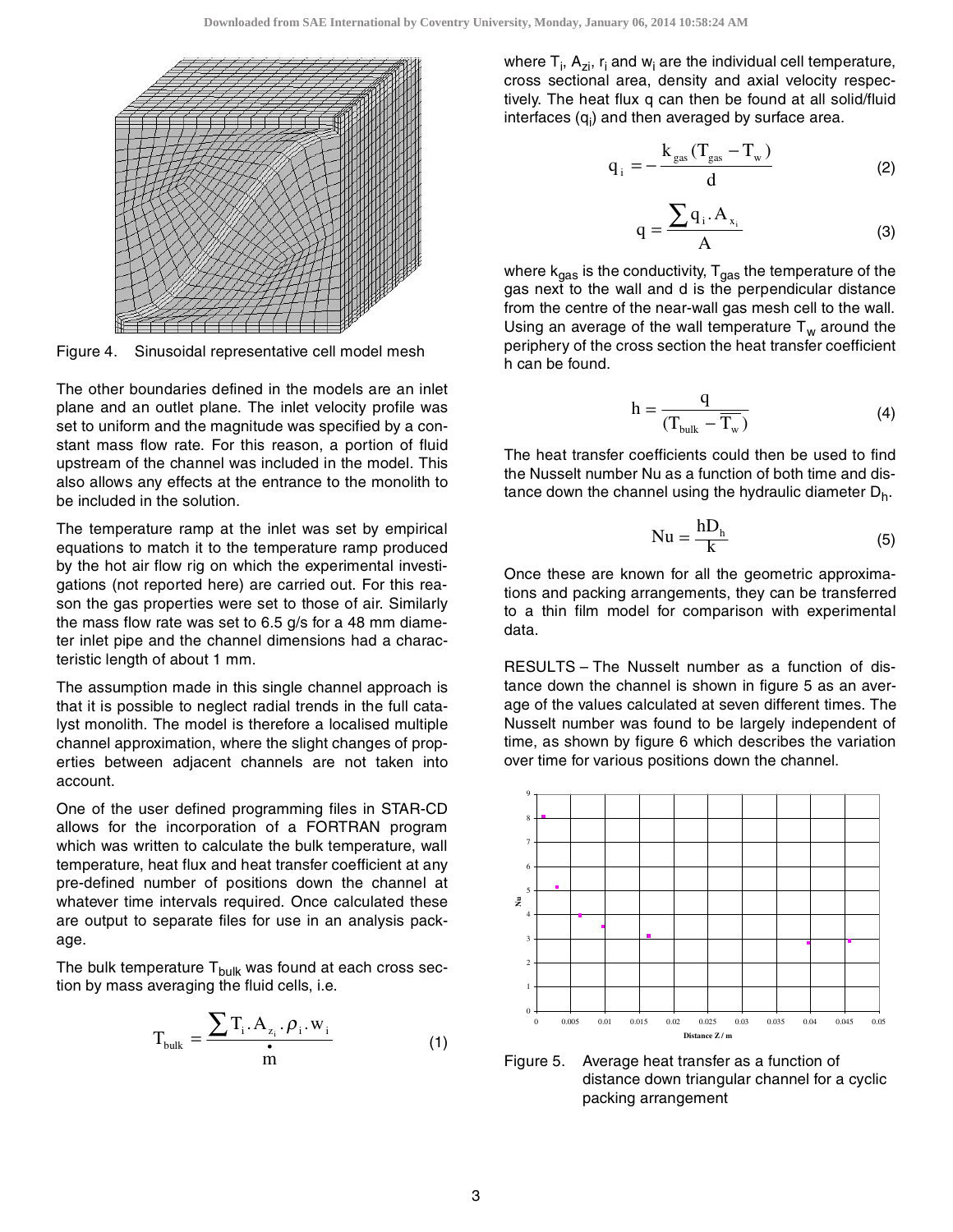

Figure 6. Variation of heat transfer over time at different points down the channel (cyclic)

Figure 7 shows the temperature distribution and the packing arrangement associated with the sinusoidal approximation and the cyclic boundary definitions. Figure 8 shows the same temperature scale in the symmetry plane model.



Figure 7. Temperature distribution in the cyclic sinusoidal model (equal increments of 0.62 K)

The effect of the geometric approximation is seen by comparing the temperature of the wall in the middle of the representative cell for the two geometrical approximations and packing arrangements. The wall temperature here will be least affected by the assignment of different boundary conditions to the top and bottom faces.

The temperature of the wall at the centre of the repetitive cell is the same for both packing arrangements for the sinusoidal geometry. There is a small temperature gradient difference however along the wall separating adjacent layers.



Figure 8. Temperature distribution in the sinusoidal symmetry plane model

The different packing arrangements affected the triangular model to a greater extent than the sinusoidal model (figure 9). This could well be because the sharpness of the top corner in the triangular approximation is reasonable for a single channel but does not properly model the effect of adjacent channels.



Figure 9. Predicted substrate temperatures at 5 seconds for triangular geometries and cyclic sinusoidal case

The simulation in which all faces of the repetitive cell were set as symmetry planes (figure 2 b)) resulted in reduced warm up of the substrate when compared to the simulation with cyclic boundaries. This could be caused by the proximity of channel corners in the former arrangement. There is little flow in these areas and therefore less effective surface area for heat transfer.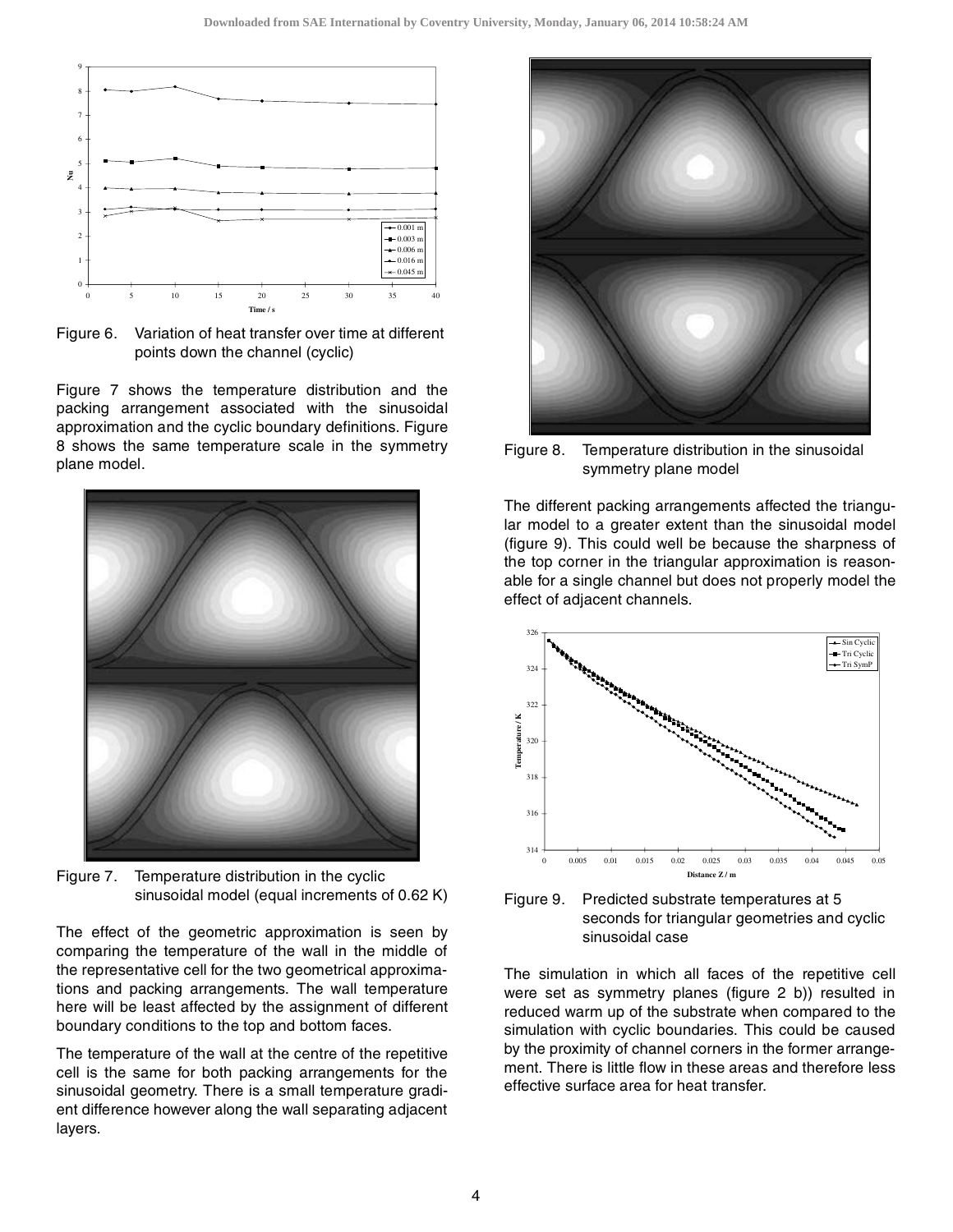#### **ANGLE OF APPROACH**

The air flow into the front face of a catalyst in an automotive exhaust system is not perpendicular in all places. In reality, the angle of incidence varies up to almost 90° to the normal. This angle of incidence will affect the localised heat transfer. In order to investigate how this effect propagates itself, a single ceramic channel model previously developed was extended to allow the angle of attack to be changed.

MATHEMATICAL REPRESENTATION – Due to the loss of one line of symmetry in the flow field a half channel must be modeled, with cyclic boundaries simulating a continuously repeating pattern in the flow field. Two different models were set up. The first model assigned cyclic boundaries to both the fluid and the solid (the situation that would occur in an automotive catalyst) and the second model only assigned cyclic boundaries to the fluid upstream of the channel entrance. This simulates oblique gas flow into a single channel. The heat transfer to both the top surface and to the bottom surface was recorded and compared.

RESULTS – For the first model the gas flow was set up to enter at 0° (for datum), 10°, 30°, 45° and 70° to the normal. The mass flow rate in the channel was kept constant. Results were taken at 2s, 5s, 10s, 15s, 20s, 30s and 40s into the warm-up. The wall temperature around the periphery of the channel was still approximately constant. Separation from the lower surface of the channel was suppressed by the converging flow for angles of incidence of 30° and less. Above that angle there was a separation bubble and recirculation of the flow was clearly visible. Figure 10 shows the entrance region of the channel for 70 degrees incidence angle.

|               |                             |                          |                          |    |      |              |            |        |                          | $-1$                    | <b>COLLA</b>                 | $\rightarrow$ | $\overline{\phantom{a}}$ |
|---------------|-----------------------------|--------------------------|--------------------------|----|------|--------------|------------|--------|--------------------------|-------------------------|------------------------------|---------------|--------------------------|
|               |                             |                          |                          |    |      |              |            | œ      | Ð<br>42                  |                         |                              |               |                          |
|               |                             |                          |                          |    |      |              |            | ÷      | ÷<br>÷                   | $\longrightarrow$       | ÷                            | ÷             |                          |
|               | r                           |                          |                          |    |      |              |            | ÷.     | ÷.<br>$\frac{1}{2}$      | $\longrightarrow$       | $\overbrace{\qquad \qquad }$ | s.            |                          |
| ₫             | $\pi$                       |                          |                          |    |      |              |            |        | ÷                        |                         | --                           |               |                          |
| $\mathcal{A}$ |                             |                          |                          |    |      |              |            |        |                          |                         |                              |               |                          |
|               | $\pi'$                      | A                        |                          |    |      |              |            |        |                          |                         |                              |               |                          |
| $\beta'$      | $g^{\prime}$                |                          |                          |    |      |              |            |        |                          |                         |                              |               |                          |
|               |                             | $\mathscr{R}$            |                          |    |      |              |            |        |                          |                         |                              |               |                          |
| ₫             | $\mathscr{B}^{\mathscr{A}}$ | $\overline{\phantom{a}}$ | ╱                        |    |      |              |            |        | ×.                       | $\mathbf{v}_\mathbf{z}$ | $\mathbf{v}$                 | -75           |                          |
|               |                             | $\mathcal{A}$<br>╱       |                          |    |      |              |            |        |                          |                         |                              |               |                          |
| ₫             | $\pi^{\prime}$              |                          | ╱                        | حس | ma.  |              | $\epsilon$ | ╱      | $\epsilon$               | ×                       | $\epsilon$                   | $\sim$        |                          |
| $\mathcal{A}$ | $\frac{1}{2}$               | z                        | ╱                        |    |      |              |            |        |                          | ٠                       | $\sim$                       | - 10          | $\sim$                   |
|               | $\diagup$                   |                          |                          |    | {    | ↙            | ×          | €      | ٣                        |                         |                              |               |                          |
| $\mathcal{A}$ |                             | $\mathcal{F}$            |                          |    |      |              | ÷          | ÷      | ÷                        | $\sim$                  |                              | $\sim$        | ٠                        |
| $\mathcal{A}$ | 1                           | $\sim 100$               | $\overline{\phantom{a}}$ |    |      | ÷            |            | ÷      | $\sim$                   | ٠                       |                              |               | ×                        |
|               | $\mathbf{L}$                |                          |                          |    |      |              |            |        |                          | ÷                       |                              |               |                          |
|               |                             | $\overline{\phantom{a}}$ |                          |    | -    | $\sim$       | -          | ÷      | -                        |                         |                              |               |                          |
|               | <b>Septime</b>              |                          |                          |    |      |              | -          | -      | $\overline{\phantom{a}}$ | $\sim$                  | ×                            |               |                          |
| 18            |                             |                          |                          |    |      |              |            |        |                          |                         |                              |               | w                        |
|               |                             |                          |                          |    | $+1$ | <b>Sept.</b> | $\sim$     | $\sim$ | $\sim$                   | Sept.                   | $\sim$                       | $\sim$        |                          |

Figure 10. Separation bubble at the channel entrance for 70 degrees incidence.

The two heat flux curves (figure 11) differ in the region of elevated heat transfer (the first 25 mm) associated in previous work with hydrodynamic and thermal boundary layer development (4). The heat transfer to the upper surface is significantly higher than that to the lower surface. After that the heat transfer to the upper and lower surfaces coincide with that found before with axial inlet flow.



Figure 11. Heat Flux to upper and lower surfaces for 70° incidence

The 'overall' heat transfer to the substrate can be deduced by the effect of the angle of incidence on the substrate wall temperature. Figure 12 shows the wall temperature profile at 30 seconds for each angle.



Figure 12. Average wall temperatures after 30 seconds for different angles of incidence

The warm-up of the substrate is seen to be unaffected by the angle of inlet flow incidence for equivalent mass flow down the channel. This is due to the cyclic nature of the model as developed, with the upper surface of one channel transferring heat to the lower surface of the channel above it. The pressure drop across the monolith was found to be affected however as found in previous work (12)

#### **CONCLUSIONS**

The packing arrangement of channels in a metallic substrate with a sinusoidal approximation to their geometry has a limited effect on the heat transfer from gas to solid. It is suggested that since models using triangular approximations for the geometry suggest that the packing arrangement does have a significant but small effect, they should be used with caution.